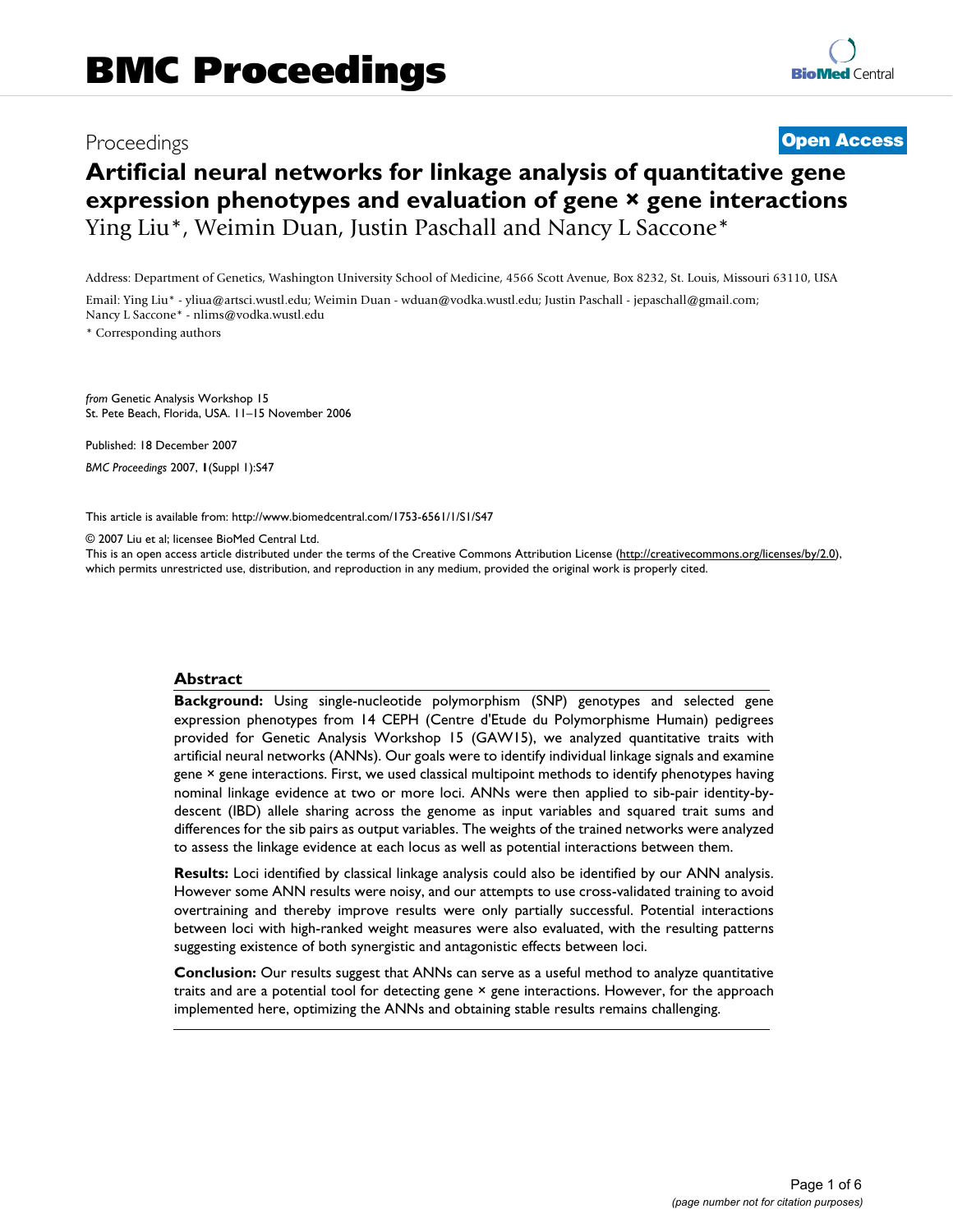#### **Background**

Complex traits are often hypothesized to be influenced by multiple interacting loci. Detecting gene × gene interactions remains a challenge. Artificial neural networks (ANNs), however, are suited for pattern recognition involving combinations of loci.

ANNs were first applied for human linkage analysis in Genetic Analysis Workshop 10 (GAW) [1]. We have previously used ANNs to identify loci linked to discrete disease traits simulated for GAW11 [2]. Others have applied ANNs for linkage [3,4] or association analysis [5]. For GAW15, we extend our ANN method to quantitative traits, and aim to identify not only linked loci but also potential interactions between loci.

### **Methods**

The GAW15 Problem 1 data set, from Morley et al. [6], includes single-nucleotide polymorphism (SNP) genotypes at 2882 loci across the genome and 3554 gene expression phenotypes in lymphoblastoid cells, for 14 three-generation CEPH (Centre d'Etude du Polymorphisme Humain) Utah families.

To select phenotypes for ANN analysis, we carried out Haseman-Elston (H-E) regression [7] using the Statistical Analysis for Genetic Epidemiology package (S.A.G.E., Release 5.2: <http://genepi.cwru.edu/>) and variance-components (VC) linkage analysis using Merlin [8]. The former analysis is the same as that used by Morley et al. [6].

We used two different genetic maps. We compiled Map 1 from the SNP Consortium map data [http://snp.cshl.org/](http://snp.cshl.org/linkage_maps/) [linkage\\_maps/\[](http://snp.cshl.org/linkage_maps/)9]. Map 2 was provided by Ellen Wijsman's group [http://faculty.washington.edu/wijsman/](http://faculty.washington.edu/wijsman/gaw15.shtml) [gaw15.shtml](http://faculty.washington.edu/wijsman/gaw15.shtml)[10]. Comparing the two maps, we found that Map 2 included a greater number of the GAW15 markers. Early ANN analyses used Map 1 and were then updated using Map 2; we report the latter results, and describe some contrasts with Map 1 results in the Discussion. Identity-by-descent (IBD) sharing was estimated across the genome for 378 sib pairs using Merlin. IBD sharing at 10-cM gridpoints was presented as input data to the ANNs, coded as a continuous variable between 0 and 1. Phenotype data was used as the output values at two output nodes: the first for the squared trait difference, and the second for the mean-corrected trait sum. This coding thus contains the key phenotypic information also used by the "new" H-E method [11].

We used the Stuttgart Neural Network Simulator (SNNS), Version 4.2 [http://www-ra.informatik.uni-tuebingen.de/](http://www-ra.informatik.uni-tuebingen.de/SNNS/) [SNNS/\[](http://www-ra.informatik.uni-tuebingen.de/SNNS/)12]. ANN training used standard back-propagation with weight decay. Initial runs used all sib pairs for both training and validation, similar to the method of Lucek and colleagues [1,3]; after a fixed number of cycles, the trained net having lowest sum-of-squares-error (SSE) between network outputs and data-specified target outputs underwent further analysis of its weights. Subsequently, we used five-fold cross-validated training to avoid overtraining and improve the generalization ability of the ANN models; we also hoped that cross-validated models would lead to more stable linkage results. An important feature of our previous ANN work was our use of cross-validation to select models before the ANN weights were analyzed for linkage evidence [2]. We hypothesized that cross-validation would also help address concerns about unstable ANN linkage results such as reported in [13].

We used a network architecture with two hidden layers. We found that two hidden layers performed better than a single layer, attaining lower error and more appropriate output values. Note that the phenotype coding allows the squared trait sums and differences to range freely. Thus, the activation function at the output nodes was the identity function rather than the usual logistic sigmoid function, since the latter would restrict outputs to range between 0 and 1. We believe the second hidden layer is therefore performing some rescaling needed to obtain appropriate output values. Thus, the primary ANNs contained 362 input nodes, two hidden layers of 50 nodes each, and two output nodes.

To identify input loci that are important in determining phenotypic status, we used an algorithm similar to those in our previous work [2]. Consider a trained network with *I* input nodes, two hidden layers with *H* nodes each, and *O* output nodes, such that each node in a given layer is connected to every node in the next layer. Suppose the *i*th input  $x_i$  is connected to the *j*<sup>th</sup> hidden node via a weight  $u_{ii'}$ the *j*th hidden node is in turn connected to the *k*th hidden node in the next layer via a weight  $v_{ik}$ , and this  $k<sup>th</sup>$  hidden node is connected to the  $l<sup>th</sup>$  output node via  $w_{kl}$ . Then we calculate an "importance measure" for the *i*th input:  $\prod\limits_{j = 1}^H {|{u_{ij}}{v_{jk}}{w_{kl}}|}$  . To combine results across the five separate ANNs generated by cross-validated analyses, we standardized the importance measure by subtracting the mean and dividing by the standard deviation, then averaged across the five ANNs to rank the signals at each input. *k H l*  $\sum_{l=1}^O\sum_{k=1}^H\sum_{j=1}^H$ 

For our novel analysis of the interaction between a given pair of loci, we considered the weights for each pair of connections leading from the two loci to the same node in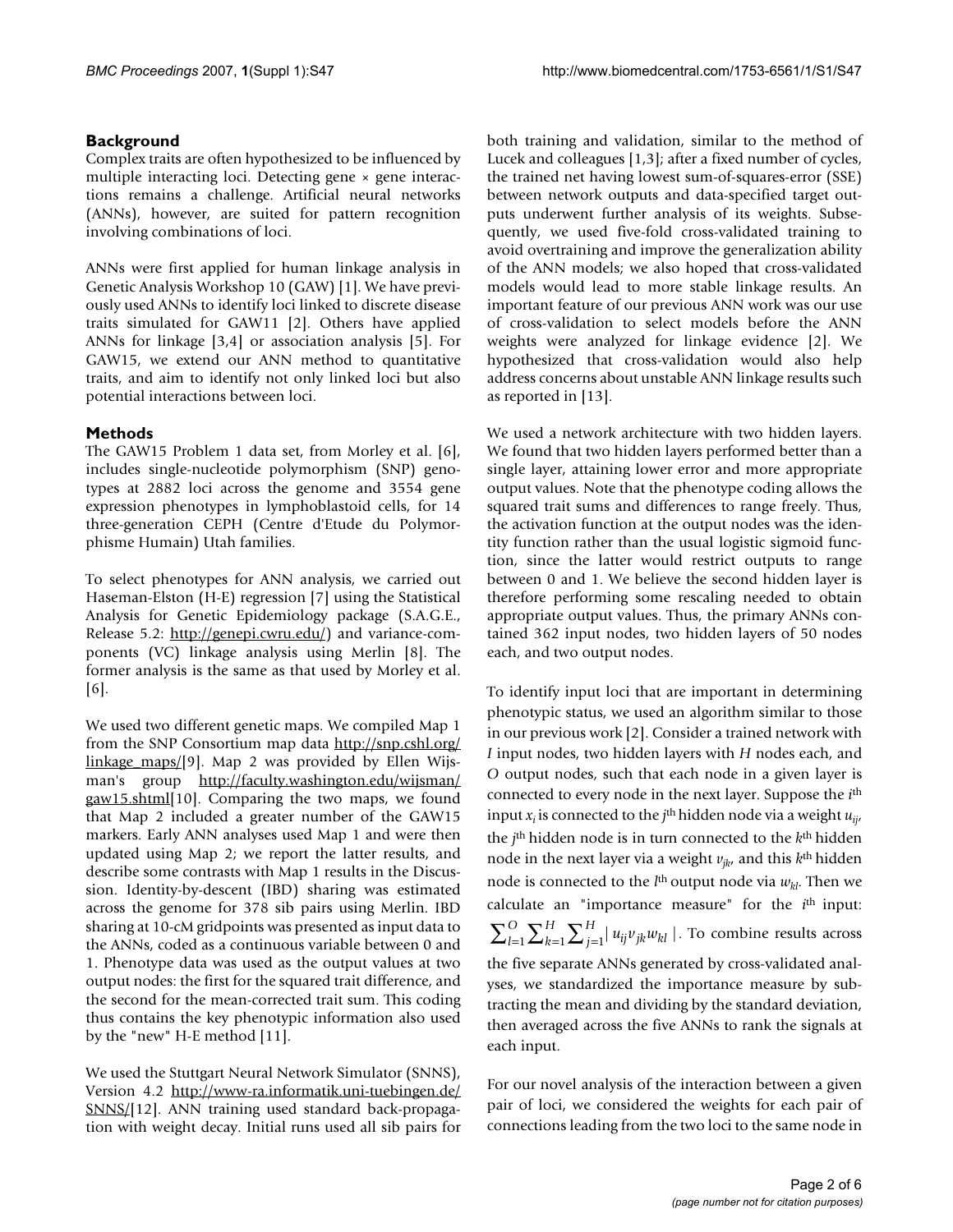the next, hidden layer. We calculated the Pearson correlation for the resulting data set of 50 pairs of weights. A strong positive correlation is interpreted as cumulative or synergistic action of the loci, and a strong negative correlation may be interpreted as either antagonistic or complementary action. The rationale for this correlation analysis relies on the following details of an ANN's operation. For the generic network described above, a linear combination of the *I* inputs *xi* forms the argument for the activation function *fj* of the *j*th node of the next layer, with weights  $u_{ii}$  as the coefficients, as follows:  $f_j\Big(a_j + \sum_{i=1}^I u_{ij}x_i\Big)$ , where  $a_j$  is an intercept term. We  $\left( a_j + \sum_{i=1}^l u_{ij} x_i \right)$ 

hypothesized that if two inputs have positively correlated weights leading to the next layer, similar input values will have cumulative effect on the arguments of the activation functions; for two inputs with negatively correlated weights, similar input values will have antagonistic effect. A simplified example, in which the weights from one input node are a fixed multiple of those from a second, unlinked input node and thus are perfectly correlated with those latter weights, demonstrates this most clearly. Letting *c* be the scaling factor for the weights and indexing these two inputs with 1 and 2, then  $u_{2i} = cu_{1i}$  for all *j*, and the *j*<sup>th</sup> activation function value  $f_j\Big(a_j+u_{1j}(x_1+cx_2)+\sum_{i=3}^I u_{ij}x_i\Big).$  In the extreme case in which  $|c| = 1$ , we see that when *c* is positive, similar input values will have cumulative effects across all activation functions in the hidden layer, and when *c* is negative, subtraction will cancel out the effects of two similar input values.

To further evaluate potential interactions detected by our correlation analysis, we used both VC (SOLAR with the " epistasis" option [14]) and a simple categorical "bin" analysis. For the latter, we subdivided the sibpairs into a

three-by-three table of low ( $0 \leq IBD < 1/3$ ) medium ( $1/3$  $\leq$  IBD < 2/3) and high (2/3  $\leq$  IBD  $\leq$  1) IBD categories at each locus in the pair. In each cell the proportion of "trait dissimilar" sib pairs was calculated, where pairs were labeled dissimilar if their squared trait difference was greater than the overall average. This descriptive analysis helped us assess our hypotheses about the effects of positively versus negatively correlated weights.

#### **Results**

We selected two gene expression phenotypes for ANN analysis: probe sets 203313\_s\_at (gene *TGIF*, TGFBinduced factor) and 210910\_s\_at (gene *ZP3*, zona pellucida glycoprotein 3). These traits gave at least two distinct H-E signals with *p*-values less than 0.0001, and had consistent VC results (Table 1). Probe set 203313\_s\_at was also reported to have multiple linkage peaks by Morley et al. [6].

ANN analysis of *TGIF* with Map 2 detected linkage on chromosomes 1, 9, and 15, as expected from the H-E and VC results; however, results were noisy with multiple other putative peaks (Fig. 1). An interesting pattern of interaction was suggested by the correlation analysis, which revealed strong positive correlation between the chromosomes 1 and 15 signals  $(r = 0.961)$ , and strong negative correlation between the chromosomes 1 and 9 signals (*r* = -0.896) (Table 2). These pairings were ranked second and nineteenth, respectively, across all pairings of the chromosome 1 locus with each 10-cM gridpoint across the map.

ANN results for 210910 s at (*ZP3*) using Map 2 are given in Figure 2. The highest peak identified by the ANN is consistent with the strongest linkage peak from both H-E and VC analyses, and the secondary peak on chromosome 14 matches one of the additional notable linkage peaks. Correlation results are given in Table 2. Interestingly, although chromosome 15 (the second best signal from traditional analysis) was not detected by the ANN method (Fig. 2), the interaction analysis highlighted a strong correlation with the chromosome 7 locus.

| Probe set   | Gene        | $H-E$ p-value           | H-E Location   | VC p-value            | VC location              |
|-------------|-------------|-------------------------|----------------|-----------------------|--------------------------|
| 203313 s at | <b>TGIF</b> | $8.8 \times 10^{-12}$   | Chr $1:28$ cM  | $4.00 \times 10^{-5}$ | Chr $1:27$ cM            |
|             |             | $4.8 \times 10^{-6}$    | Chr 15: 22 cM  | $5.00 \times 10^{-3}$ | Chr 15: 25 cM            |
|             |             | $2.00 \times 10^{-5}$   | Chr 9: 127 cM  |                       | ۰                        |
|             |             | $2.21 \times 10^{-5}$   | Chr 9: 14 cM   |                       | $\overline{\phantom{a}}$ |
| 210910 s at | ZP3         | $3.75E \times 10^{-16}$ | Chr 7: 83 cM   | 0.0                   | Chr 7: 83 cM             |
|             |             | $1.24 \times 10^{-5}$   | Chr $15:41$ cM | $3.00 \times 10^{-3}$ | Chr 15: 41 cM            |
|             |             | $4.00 \times 10^{-4}$   | Chr 12: 103 cM | $\blacksquare$        | $\overline{\phantom{a}}$ |
|             |             | $1.80 \times 10^{-3}$   | Chr 14: 103 cM | $4.00 \times 10^{-3}$ | Chr 14: 103 cM           |
|             |             |                         |                |                       |                          |

**Table 1: Selected gene expression phenotypes**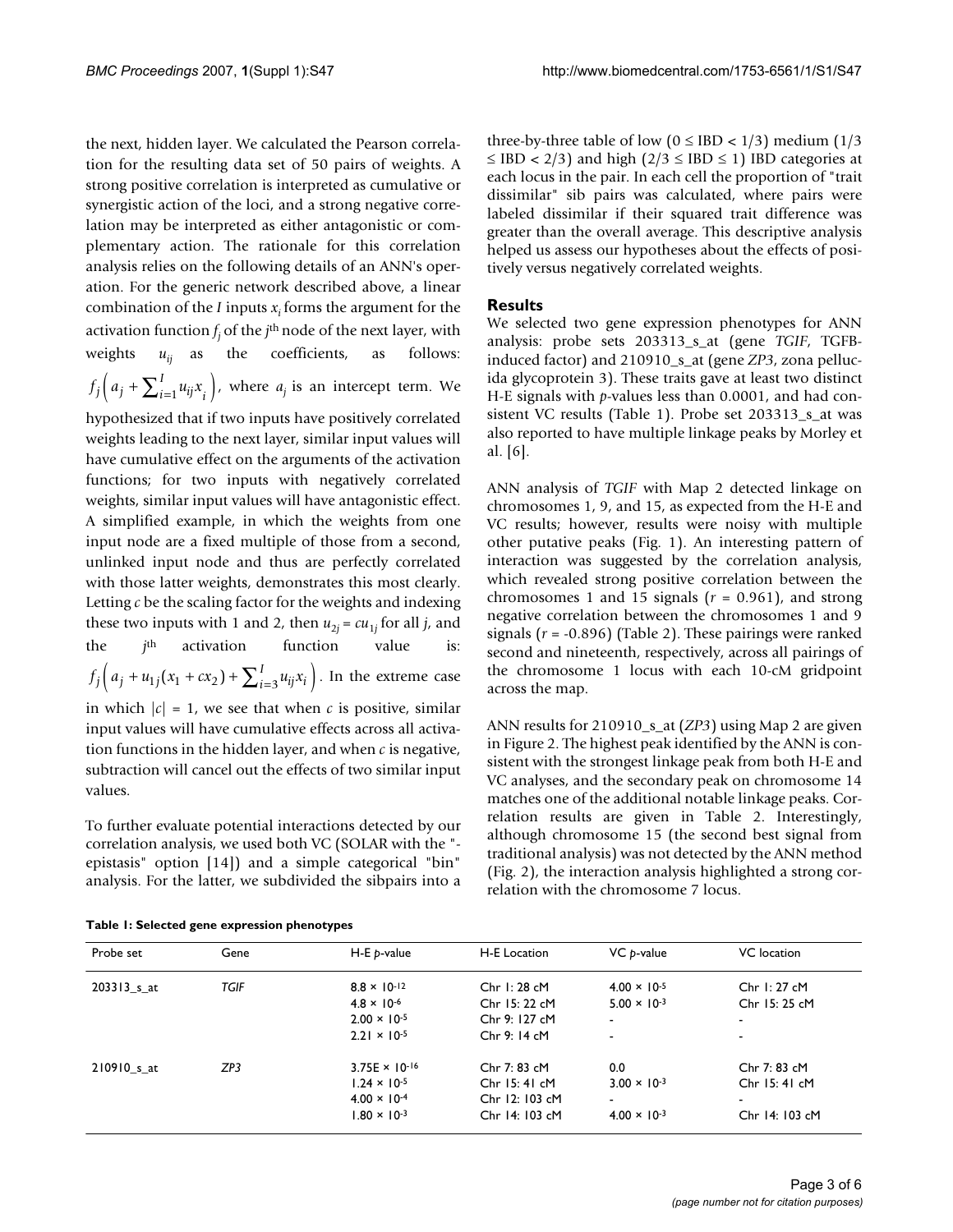

We subjected the most interesting locus pairings from our weight correlation analysis of *TGIF* to epistasis analysis in a VC framework, and also to a simple categorical "bin" analysis. The VC analysis did estimate a non-zero coefficient for the epistasis term, but this did not significantly improve the log-likelihood fit compared with sequential single locus scanning. However, our bin analysis revealed interesting patterns. We had observed a strong positive correlation for chromosome 1, 40 cM and chromosome 15, 20 cM (Table 2); correspondingly, the highest ratio of dissimilar pairs (66%) occurred in the bin corresponding to low sharing at *both* loci, consistent with our hypothesis of cumulative effect. In contrast, for the pairing that gave a strong negative correlation (chromosome 1, 40 cM and chromosome 9, 110 cM), the highest ratio of dissimilar pairs (56%) was in the bin corresponding to low sharing at the first locus and high sharing at the second. Thus, while from H-E we expect low trait similarity among low IBD sib pairs at each locus, considering the IBD status jointly reveals an interaction. The negative correlation was observed in the presence of an underlying pattern in which high sharing at one locus together with low sharing at the other led to reduced trait similarity.

For the computationally intensive cross-validated analyses, we targeted only TGIF. We completed three five-fold cross-validated runs and observed whether the H-E/VC verified loci were supported. The first run supported the loci at chromosome 1, 40 cM (rank = 7); chromosome 9, 110 cM (rank = 4); and chromosome 15, 20 cM (rank = 8). The second supported only the chromosome 9 locus  $(rank = 4)$ , and the third supported chromosome 9 (rank  $= 6$ ) and chromosome 15 (rank  $= 5$ ), with evidence on chromosome 1, 90 cM (rank = 1). Other high-ranking loci were not always in common across the three runs. Thus

|  | Table 2: Correlation analysis of two-locus interactions using the ANN weights |  |  |  |
|--|-------------------------------------------------------------------------------|--|--|--|
|--|-------------------------------------------------------------------------------|--|--|--|

| Phenotype            | Input $1a$    | Input $2a$    | Pearson r | Rank of  r |
|----------------------|---------------|---------------|-----------|------------|
| 203313 $s$ at (TGIF) | Chr $1:40$ cM | Chr 15: 20 cM | 0.961     |            |
|                      | Chr $1:40 cM$ | Chr 9: 110 cM | $-0.896$  | 19         |
| $210910$ s_at (ZP3)  | Chr 7: 90 cM  | Chr 7: 83 cM  | 0.957     |            |
|                      | Chr 7: 90 cM  | Chr 15: 40 cM | 0.703     |            |

*a* Loci with high ANN importance measure, and supported by H-E and VC analysis.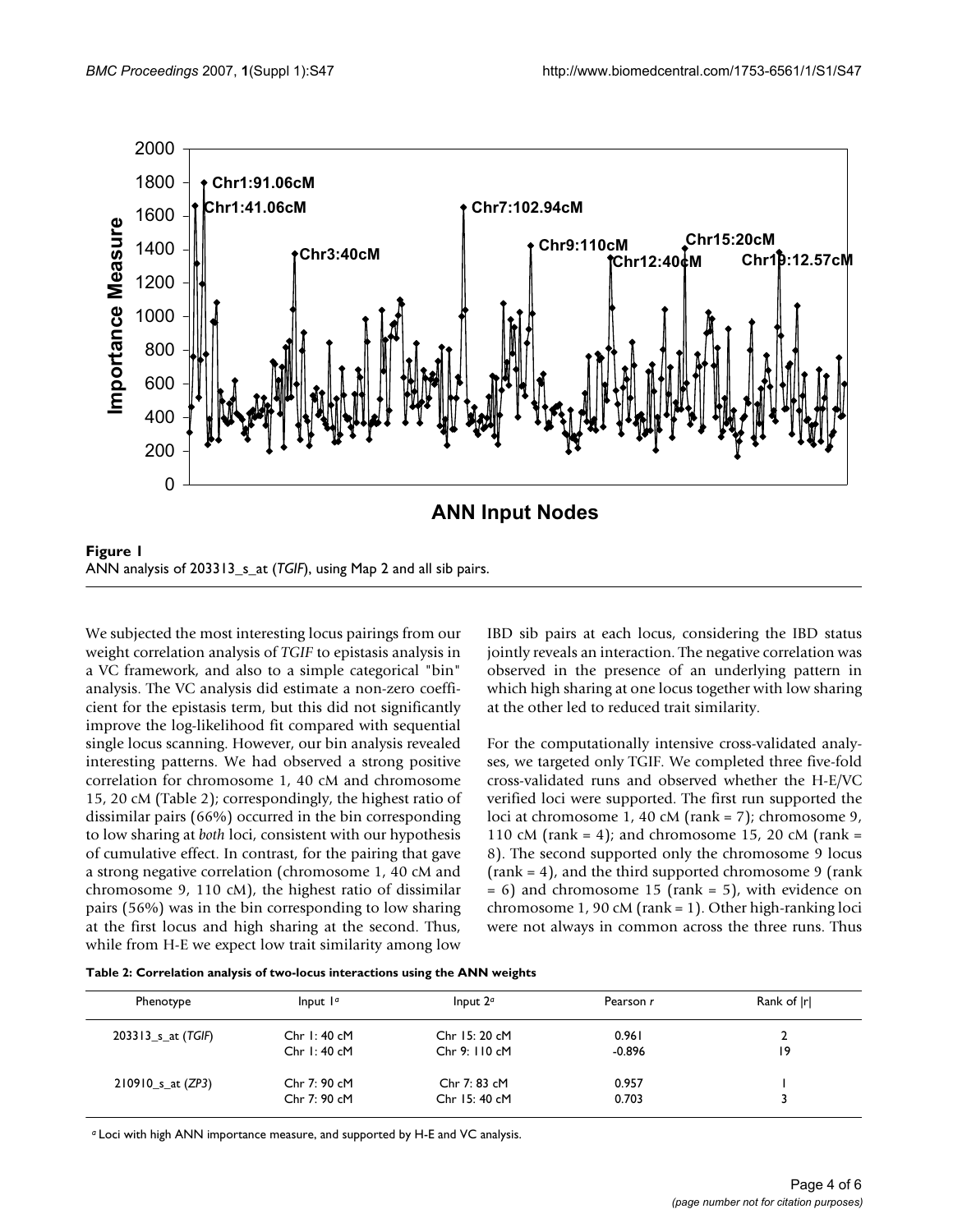

Figure 2 ANN analysis of 210910 s at (*ZP3*), using Map 2 and all sib pairs.

these results were not as consistent as expected; however, they did provide some support for the key loci.

We performed secondary analyses of rescaled data (inputs and outputs), but results did not notably improve. Based on our results, we did not further develop those approaches.

#### **Discussion and conclusion**

Currently, genome-wide linkage scans are typically carried out one chromosome at a time. Approaches that can analyze all markers simultaneously and detect patterns of locus interactions are a desired alternative. We applied ANNs to map QTLs and calculated correlations between the ANN weights to evaluate potential interactions.

Training and testing ANNs on all sib pairs (rather than using cross-validation) did detect linkage evidence at loci highlighted by traditional methods. We favor the use of cross-validation when possible [2]. We applied five-fold cross-validation to select models; however, this approach did not appear to ultimately improve stability of the linkage results: the first cross-validated analysis supported the loci detected traditional analysis; subsequent cross-validated results were not as consistent with each other as we had hoped. Given our previous success in using cross-validated ANNs for analysis of discrete traits [2], we speculate that quantitative traits may present a greater challenge for ANN-based linkage analysis. It is also possible that an alternative coding of the quantitative phenotype data would have been more suitable than what we used here. Alternative ANN configurations were considered and trained on the data. Although using 50 nodes for the hidden layers was somewhat arbitrary, alternative configurations did not seem to improve performance. Nevertheless, choice of architecture remains an issue for ANN applications.

Our initial ANN analysis run used the 203313 s at (*TGIF*) gene expression phenotype, Map 1, and a randomly selected training subset of four-fifths of the sib pairs (data not shown). This preliminary analysis was promising because it detected the expected linkage peaks on chromosomes 1, 9, and 15, and only one additional unconfirmed peak. Furthermore, the correlation analysis was even more striking (*r* = 0.985 and -0.917), with these being the two strongest correlations between *distinct* loci across the genome. When updating to Map 2, analyzing all sib pairs gave what appear to be noisier results (Fig. 1), but using only the above-mentioned four-fifths subset of sib pairs resulted in peaks more similar to those from the initial Map 1 analysis (data not shown). This suggests that this particular four-fifths subset explains in part the contrast between our Map 1 and Map 2 results, and may be more informative for linkage of *TGIF* than the full data set. Nevertheless, it seemed most appropriate to focus on